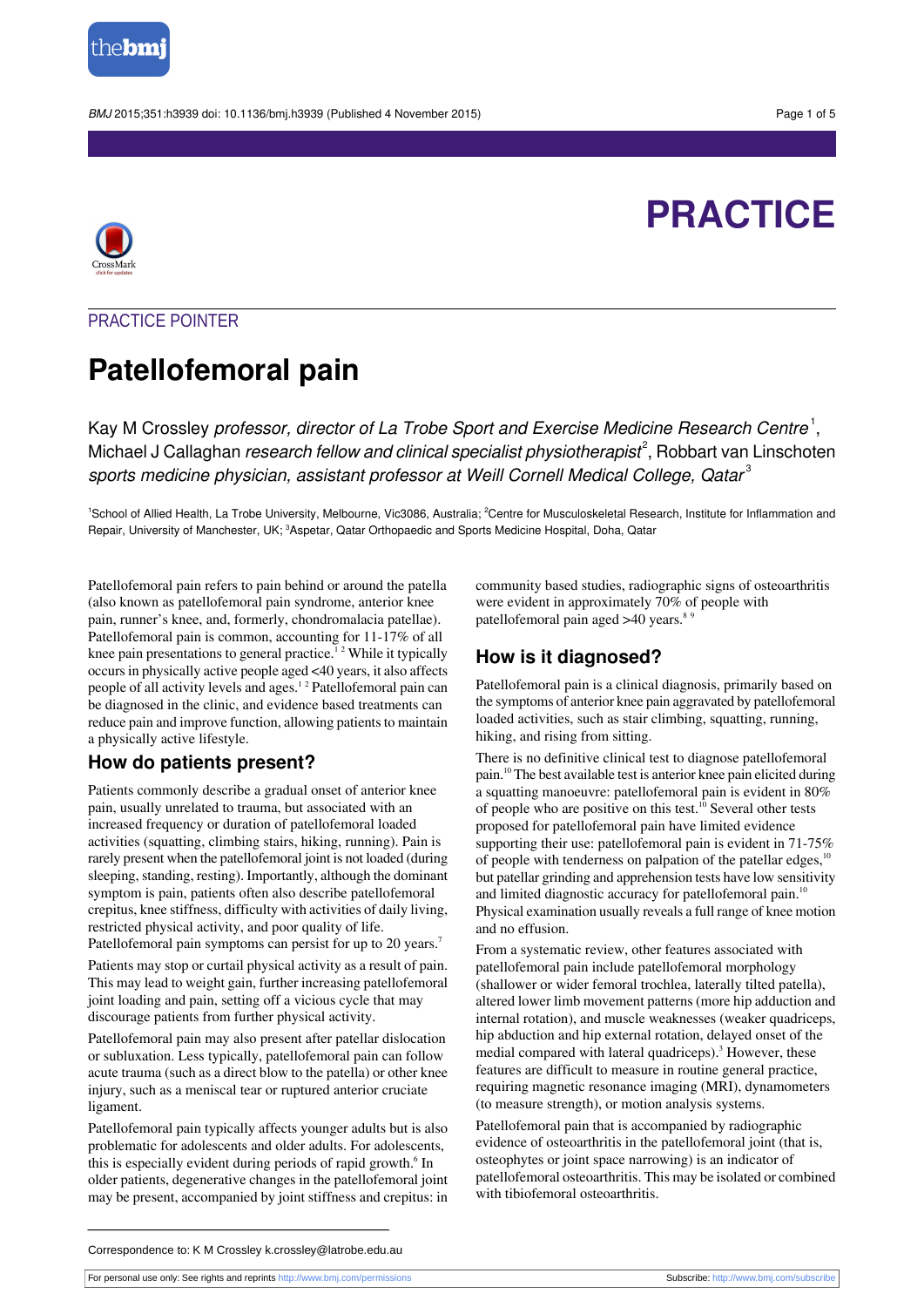#### **The bottom line**

- **•** Patellofemoral pain commonly presents as gradual onset of knee pain (behind or around the patella) associated with patellofemoral loaded activities (squatting, climbing stairs, hiking, running)
- **•** Imaging is rarely indicated
- **•** Conservative therapies (especially physiotherapist-led exercise, targeted exercises based on the clinical findings, foot orthoses) are effective
- **•** Accurate diagnosis and explanation of the condition and rationale for the rehabilitation programme, with some indication of timeline for prognosis, improves the likelihood of a successful outcome

#### **Sources and selection criteria**

We undertook a literature review from recent systematic reviews,<sup>3-5</sup> updated to June 2104. We used the search terms (patell\* OR femoropatell\* OR femoro-patell\* OR retropatell\*) AND (pain OR syndrome OR dysfunction) combined with (risk factor OR association OR relative risk) and (rehabilitation OR physi\* therapy OR exercise therapy OR ortho\* OR electrotherapy OR tap\* OR strengthening OR brace OR ortho\*). We selected papers that represented the best available evidence, systematic reviews, and randomised controlled trials where possible. The published consensus paper from the 2014 international patellofemoral research retreat<sup>s</sup> reviewed the best available evidence on patellofemora pain and was used when systematic reviews were not available or to confirm systematic review findings. We also included our own personal clinical and research experiences in patellofemoral pain, especially for the sections with limited evidence (such as diagnosis, imaging, and options for failed management).

#### **Differential diagnosis**

Undertake a thorough knee and hip examination (especially in children and adolescents), to exclude other sources or causes of anterior knee pain symptoms (see videos at [www.youtube.](http://www.youtube.com/playlist?list=PLAD99E958AC0F43B1) [com/playlist?list=PLAD99E958AC0F43B1](http://www.youtube.com/playlist?list=PLAD99E958AC0F43B1)). Localised pain at the inferior patellar pole suggests patellar tendinopathy, seen in adults involved in jumping sports or known as Sinding Larssen disease in children. Localised tenderness and swelling around the tibial tuberosity in adolescents points to Osgood Schlatter disease (overuse syndrome with patellar tendon traction).

A history of acute knee trauma and swelling (with or without knee locking) usually suggest ligament sprains or ruptures, patellar dislocations, or acute meniscal tears. Sensations of the patella "moving," "slipping," or "popping out" suggest patellar subluxation or instability, especially during rotational activities (such as twisting or changing direction), or, in a person with hypermobility, shallower femoral trochlea or a small, high riding patella.

Prolonged morning stiffness >30 minutes, involvement of multiple joints or tendons, and joint swelling may be a presentation of systemic joint disease requiring referral to a rheumatologist.

#### **What red flags warrant specialist referral?**

*All patients—*Fever, significant knee swelling, increased temperature over the knee joint, or night pain may point to septic arthritis, septic bursitis, osteomyelitis, or a tumour.

*Children and adolescents—*A limp, leg length discrepancy, or painful, reduced hip range of motion (see videos cited above) may indicate Perthes disease (disruption of the blood supply to the hip, which may lead to avascular necrosis) or a slipped femoral capital epiphysis. Mild effusion (see videos) and a locking sensation in children's knees could indicate osteochondritis dissecans (degeneration or necrosis of small areas of bone and cartilage within the joint).

#### **Is imaging warranted?**

Imaging is usually not required to diagnose patellofemoral pain, but it may help to identify potential sources of nociception (such as signs of early joint disease, subchondral bone lesions, and synovium or fat pad inflammation).

Imaging may also be useful to identify alternative causes of knee pain:

- **•** In people with a history of patellar dislocation or repeated subluxations, direct trauma, or with persistent swelling and pain (when osteochondral lesion of the knee is suspected), radiography (including a skyline and tunnel view) may identify bony causes of pain such as avulsions, fracture, or osteochondral lesions.
- **•** In patients with inferior patellar pain associated with activities such as jumping and landing, ultrasound scans can reveal patellar tendinopathy.
- In people aged >40 years with persistent pain, radiography (including a skyline view) can revealsigns of osteoarthritis.

There is no role for MRI to diagnose patellofemoral pain because of limited diagnostic accuracy for low grade cartilage lesions,<sup>11</sup> poor association between articular cartilage damage and patellofemoral pain symptoms,<sup>11</sup> and high prevalence of cartilage lesions  $(14%)$  in athletic asymptomatic people.<sup>12</sup> There are also few studies on the clinical significance of knee MRI findings in adolescents with patellofemoral symptoms.

### **How is it managed?**

Referral for physiotherapy (for supervised exercise and quadriceps or hip exercises) or shoe orthotics is an important component of management.<sup>5</sup> As these options are similarly effective, choosing between different options should be a shared decision, incorporating patient preference, values, past experiences, and clinical findings.<sup>13</sup> Physiotherapist-led exercise is shown to be better than no treatment, but the best results are obtained with a combination of targeted exercises based on the clinical findings and augmented, where appropriate, by foot orthotics. Benefits can be expected 6-12 weeks after starting physiotherapy.

Referral should be made as early as possible, since greater severity and longer duration of patellofemoral pain predicts poorer prognosis.<sup>14</sup> However, there is currently insufficient evidence to predict which patients are most likely to respond to treatment.<sup>4</sup> Weight management may also be an important consideration.

Best results and patient adherence follow an accurate diagnosis, with a clear explanation of the condition and the rationale for the coordinated physiotherapy programme, with some indication of prognosis (see box). A simplified exercise intervention that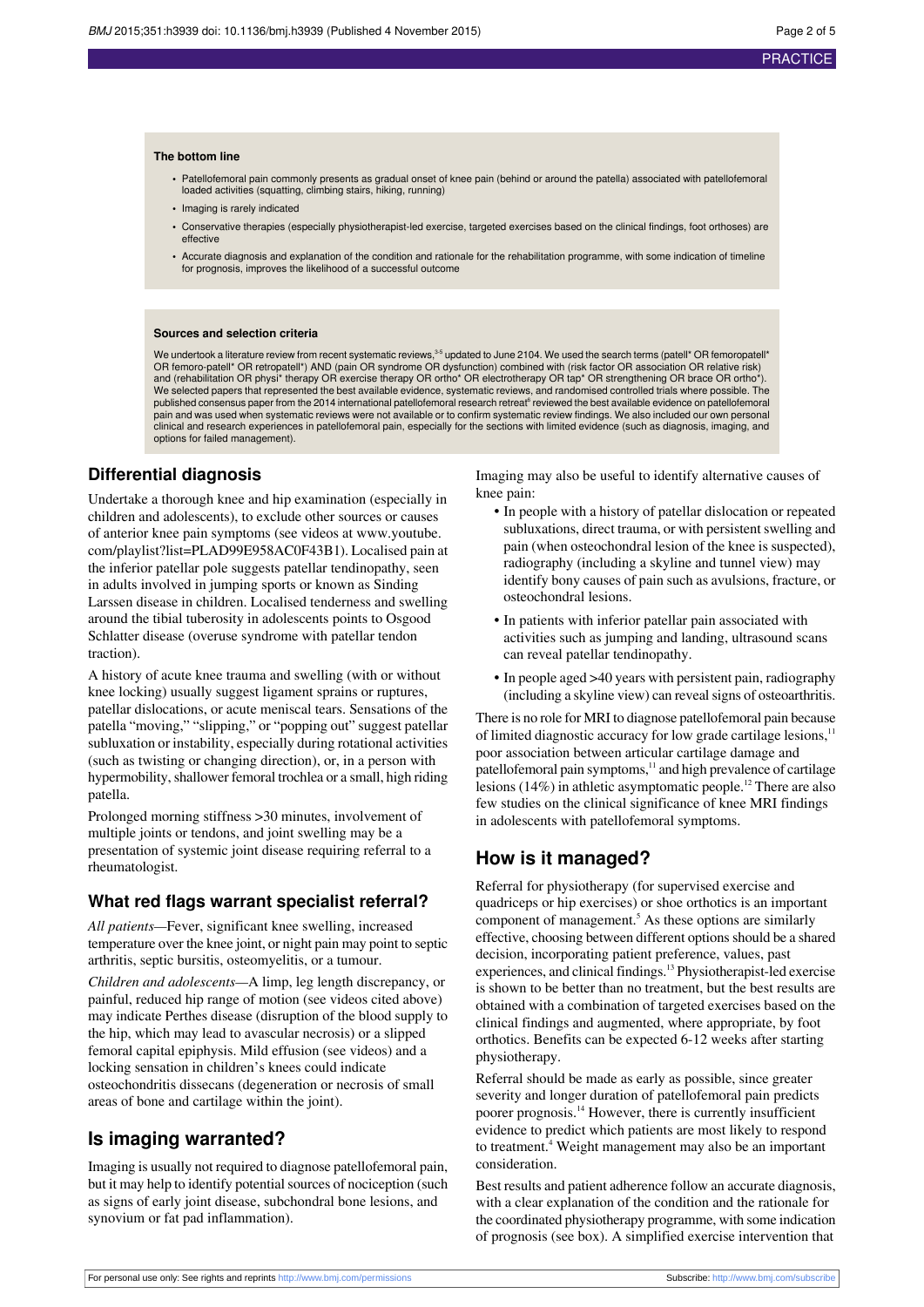is part of a patient's regular routine may improve long term adherence and speed recovery.<sup>6</sup>

### **Physiotherapy**

In a high quality randomised controlled trial,

physiotherapist-delivered exercise therapy with quadriceps and hip strengthening exercises over six weeks significantly reduced pain and improved function and recovery rates (number needed to treat (NNT) 3.6 (95% confidence interval 2.3 to 8)) compared with watchful waiting.<sup>15</sup>

In a systematic review, multimodal physiotherapy (strengthening, movement retraining, patellar taping, and mobilisation) led to statistically and clinically significant improvements in pain compared with sham interventions.<sup>5</sup> Patellar taping (generally applied over and around the patella to move it medially, fig [2⇓](#page-4-0)) and mobilisation (medial, lateral inferior, and superior glides) provide pain relief and can enhance the effectiveness of the rehabilitation programme. However, the mechanism underpinning this pain relief is not known, and a recent Cochrane review showed that patellar tape is ineffective as a stand-alone treatment.<sup>16</sup>

## **Foot orthotics**

In a high quality randomised controlled trial, in-shoe foot orthotics ("off the shelf" or prefabricated insoles with a medial arch) resulted in greater improvement than flat (sham) orthotics (NNT 4 (99% confidence interval 2 to 51)), possibly by changing foot and lower limb alignment or muscle activation patterns.

#### **Other physical agents**

Traditional physical agents such as ice or cold, ultrasound, phonophoresis, iontophoresis, neuromuscular electrical stimulation, electrical stimulation for pain control, electromyographic biofeedback, and laser do not reduce pain or improve function in patients with patellofemoral pain, as indicated in a recent systematic review.<sup>17</sup> There is little justification for these modalities, used alone, to treat patellofemoral pain.

### **Adolescents**

A high quality, cluster randomised controlled trial (121 adolescents) suggests that adolescents who receive patient education and exercise therapy and who adhere to the latter are more likely to recover at 12 months(NNT of 11) and 24 months (NNT of 5), compared with those receiving patient education alone.<sup>18</sup> However, more studies are needed to confirm these findings.

### **Patellofemoral osteoarthritis**

People with patellofemoral osteoarthritis have similar impairments to those with patellofemoral pain (such as patellar malalignment, quadriceps and hip muscle weakness) and have been shown to benefit from similar interventions. A 12 week programme of exercise, education, manual therapy, and taping resulted in patient perceived improvement (NNT of 3 (95% confidence interval 2 to 5)),<sup>19</sup> and clinically significant improvements in pain and function were observed after six weeks of wearing a sleeve type patellofemoral brace.<sup>20</sup>

## **What if patients do not respond to physical and exercise therapy?**

For some patients, recovery from patellofemoral pain is protracted despite persistence and adherence to the rehabilitation approach.<sup>6</sup> They may wish to consider adjunctive therapies, such as acupuncture,<sup>5</sup> non-steroidal anti-inflammatory drugs, $21$ or movement retraining programmes (such as running retraining).<sup>6</sup> Although there is limited support for their use in the literature, they are regularly recommended by clinicians.

Patients with persistent pain that is non-specific and inconsistent, with a non-mechanical pattern (that is, pain not related to activities that would be expected to load the joint) may be exhibiting signs of central sensitisation or psychosocial impairments. Few studies have investigated these impairments in people with patellofemoral pain.<sup>3</sup> Consider referring such patients to a physician or physiotherapist with expertise in pain management.

We lack evidence from randomised controlled trials of the benefit of surgery to reduce patellofemoral pain. Given the invasive nature and risks of surgery, there seems to be no evidence based role for surgery. Persistent swelling or locking, combined with abnormal findings on imaging (such as cartilage lesion), are often considered indications for surgery (such as debridement or microfracture), but few high quality studies have correlated these imaging features with patellofemoral pain.<sup>11</sup>

Contributors: All authors contributed to the conception of this work, helped write the first and final drafts of this manuscript, and provided final approval of the submitted manuscript. All are accountable for all aspects of the work and the overall content.

Competing interests: We have read and understood the BMJ Group policy on declaration of interests and have no relevant interests to declare.

Provenance and peer review: Commissioned; externally peer reviewed.

- Wood L, Muller S, Peat G. The epidemiology of patellofemoral disorders in adulthood: a review of routine general practice morbidity recording. Prim Health Care Res Dev 2011;12:157-64.
- 2 Van Middelkoop M, van Linschoten R, Berger MY, et al. Knee complaints seen in general practice: active sport participants versus non-sport participants. BMC Musculoskelet Disord 2008;9:36.
- 3 Lankhorst NE, Bierma-Zeinstra SMA, Van Middelkoop M. Factors associated with patellofemoral pain syndrome: a systematic review. Br J Sports Med 2013;47:193-206.
- Lack S, Barton C, Vicenzino B, et al. Outcome predictors for conservative patellofemoral pain management: a systematic review and meta-analysis. Sports Med 2014;44:1703-16.
- 5 Collins NJ, Bisset LM, Crossley KM, et al. Efficacy of nonsurgical interventions for anterior knee pain: systematic review and meta-analysis of randomised trials. Sports Med 2012;42:31-49.
- 6 Witvrouw E, Callaghan MJ, Stefanik JJ, et al. Patellofemoral pain: consensus statement from the 3rd International Patellofemoral Pain Research Retreat held in Vancouver, September 2013. Br J Sports Med 2014;48:411-4.
- 7 Thomas MJ, Wood L, Selfe J, et al. Anterior knee pain in younger adults as a precurser to subsequent patellofemoral osteoarthritis: a systematic review. BMC Musculoskelet Disord 2010;11:201.
- 8 Hinman RS, Lentzos J, Vicenzino B, et al. Patellofemoral osteoarthritis is common in middle-aged people with chronic patellofemoral pain. Arthritis Care Res (Hoboken) 2014;66:1252-7.
- 9 Duncan R, Hay E, Saklatvala J, et al. Prevalence of radiographic osteoarthritis: It all depends on your point of view. Rheumatology 2006;45:757-60.
- Nunes GS, Stapait EL, Kirsten MH, et al. Clinical test for diagnosis of patellofemoral pair syndrome: systematic review with meta-analysis. Phys Ther Sport 2013;14:54-9.
- 11 Pihlajamäki HK, Kuikka PI, Leppänen VV, et al. Reliability of clinical findings and magnetic resonance imaging for the diagnosis of chondromalacia patellae. J Bone Joint Surg Am 2010;92:927-34.
- 12 Flanigan DC, Harris JD, Trinh TQ, et al. Prevalence of chondral defects in athletes' knees: a systematic review. Med Sci Sports Exerc 2010;42:1795-801.
- 13 Hoffmann TC, Montori VM, Del Mar C. The connection bet and shared decision making. JAMA 2014;312:1295-6.
- 14 Collins NJ, Bierma-Zeinstra SMA, Crossley KM, et al. Prognostic factors for patellofemoral pain: a multicentre observational analysis. Br J Sports Med 2013;47:227-33.
- 15 Van Linschoten R, Van Middelkoop M, Berger MY, et al. Supervised exercise therapy versus usual care for patellofemoral pain syndrome: an open label randomised controlled trial. BMJ 2009;339:1010-3.
- 16 Callaghan MJ, Selfe J. Patellar taping for patellofemoral pain syndrome in adults. Cochrane Database Syst Rev 2012;4:CD006717.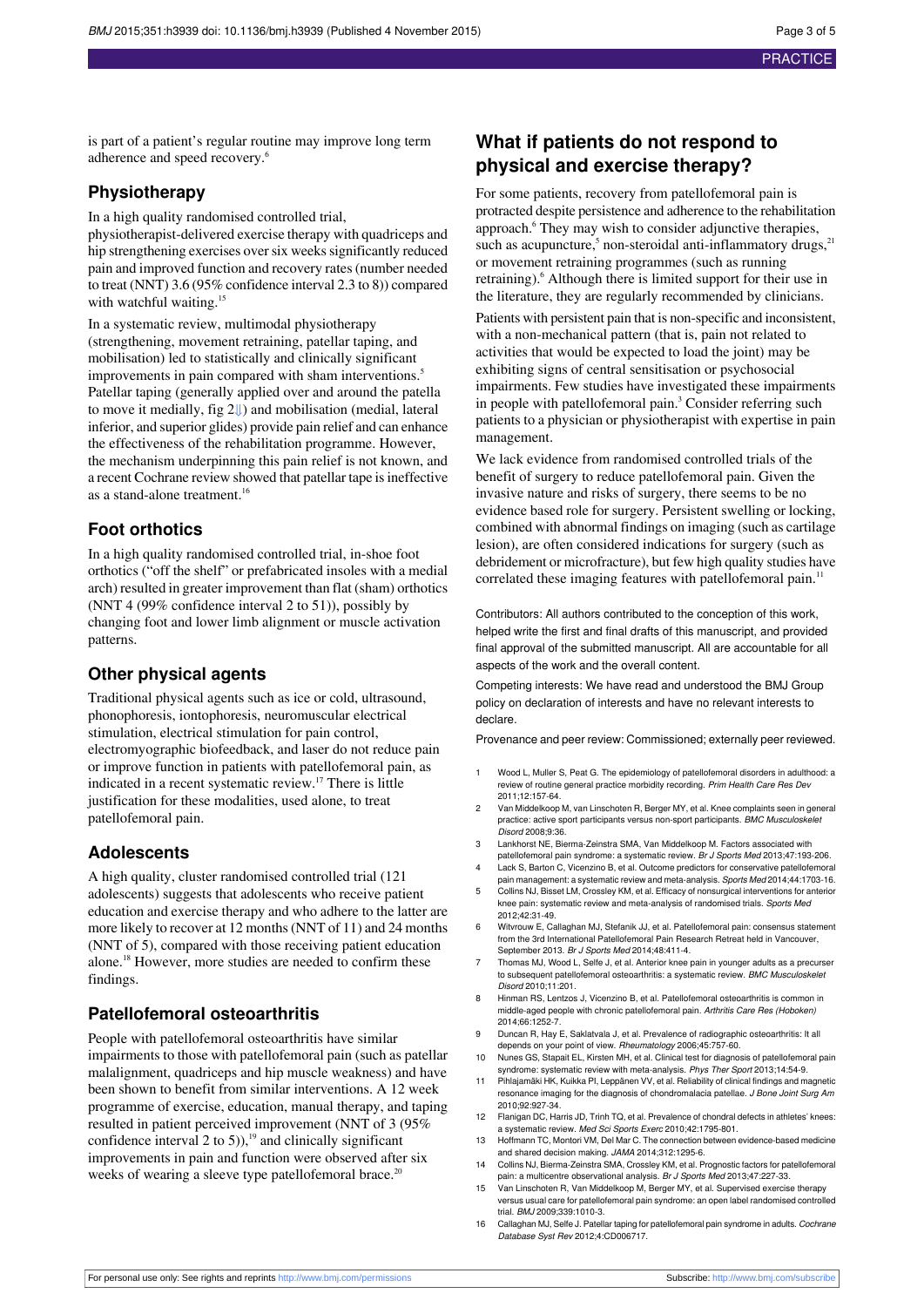#### **PRACTICE**

#### **Advice to patients regarding management**

- **•** Patellofemoral pain is a common knee condition with a gradual onset. Importantly, how you move (hip, knee, foot movements), the alignment of your kneecap in the groove of the thigh bone, and the strength of your muscles will affect the load on your kneecap and can result in pain (fig  $1\sqrt{ }$ ).
- **•** Conservative therapies (especially physiotherapist-led exercise, targeted exercises based on the clinical findings, and foot orthotics) can address some of these factors (altered hip, knee, or foot movements, kneecap alignment, muscle strength) and have been shown to reduce pain and improve physical function.
- **•** Most people have noticeable improvement 6-12 weeks after starting physiotherapy. However, people who have had pain for longer may need additional time to respond.
- **•** Patients who adhere to the instructions (that is, complete their exercises) have a better response to treatment.
- **•** If you don't have noticeable improvement with the first therapy that you try (such as supervised exercise), you can substitute or supplement with additional therapies (such as foot orthotics, patellar taping (fig 2<u></u>U), or kneecap mobilisation)
- **•** A coordinated approach between you, your doctor, and other healthcare providers is essential to improve the likelihood of a successful outcome.
- **•** Imaging (radiographs, MRI scans) are rarely needed.

#### **How patients were involved in the creation of this article**

Two patients with patellofemoral pain were asked to provide feedback on the article, including whether the issues discussed were relevant to them and their condition. As a result of their feedback, we altered the section "How do patients present?" to highlight the presence of<br>associated knee stiffness, difficulty with activities of daily living, restricted p patellofemoral pain on activity cessation and weight gain.

- 17 Lake DA, Wofford NH. Effect of therapeutic modalities on patients with patellofemoral pain syndrome: a systematic review. Sports Health 2011;3:182-9.
- 18 Rathleff MS, Roos EM, Olesen JL, et al. Exercise during school hours when added to patient education improves outcome for 2 years in adolescent patellofemoral pain: a cluster randomised trial. Br J Sports Med 2015;49:406-12..
- 19 Crossley KM, Vicenzino B, Lentzos J, et al. Exercise, education, manual-therapy and taping compared to education for patellofemoral osteoarthritis: a blinded, randomised clinical trial. Osteoarthritis Cartilage 2015. doi[:10.1016/j.joca.2015.04.024](http://dx.doi.org/10.1016/j.joca.2015.04.024) [epub ahead of print].
- 20 Callaghan MJ, Parkes MJ, Hutchinson CE, et al A randomised trial of a brace for patellofemoral osteoarthritis targeting knee pain and bone marrow lesions. Ann Rheum Dis 2015;74:1164-70.
- 21 Heintjes E, Berger MY, Bierma-Zeinstra SM, et al. Pharmacotherapy for patellofemoral pain syndrome. Cochrane Database Syst Rev 2004;(3):CD003470.

#### Cite this as: BMJ 2015;351:h3939

© BMJ Publishing Group Ltd 2015